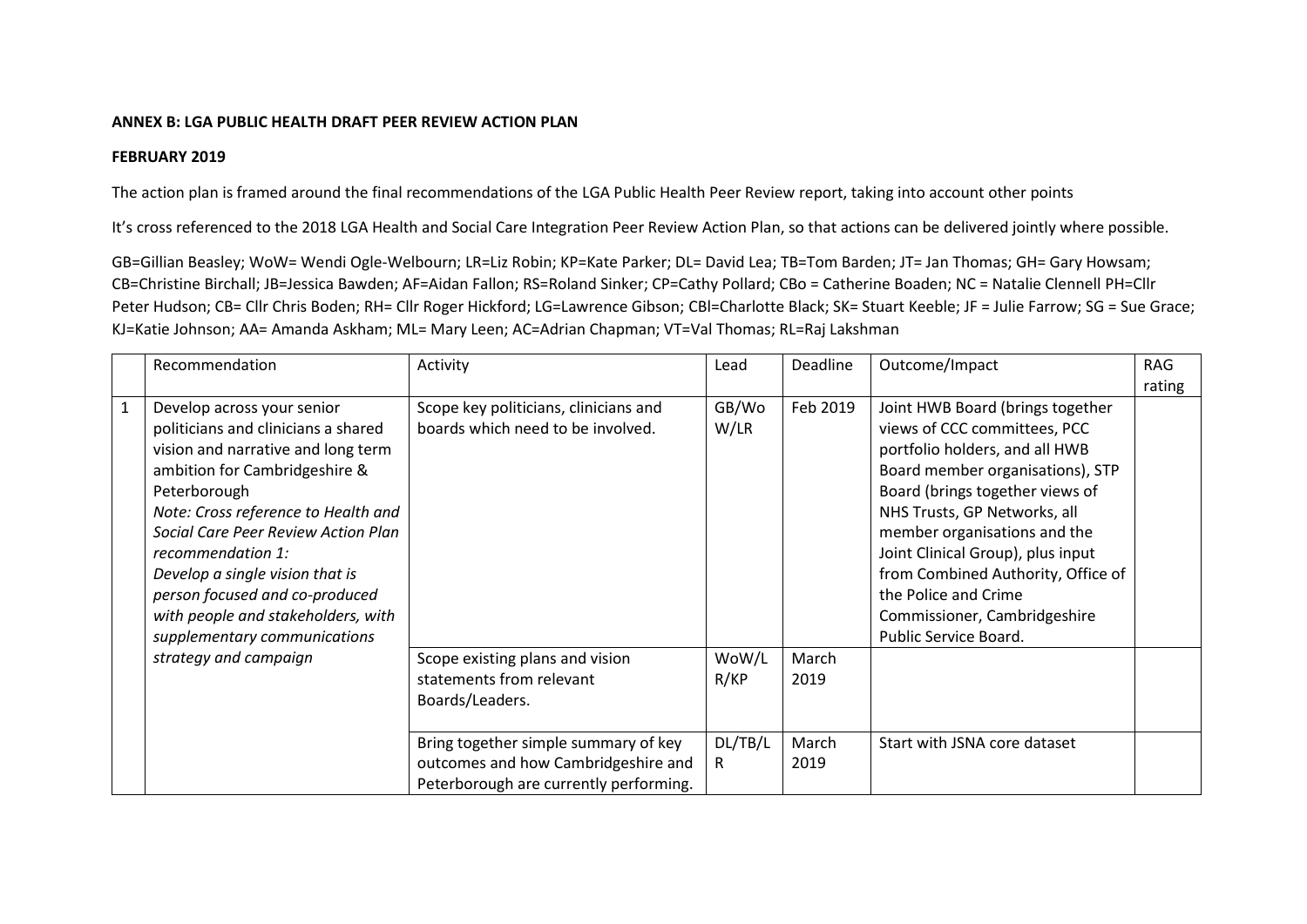|                |                                                                                                                                                                                                                                                                                                                    | Use HWB Boards stakeholder event on<br>28 <sup>th</sup> March to start visioning work                                                                            | WoW/L<br>R/JT/GH                            | March<br>2019 |
|----------------|--------------------------------------------------------------------------------------------------------------------------------------------------------------------------------------------------------------------------------------------------------------------------------------------------------------------|------------------------------------------------------------------------------------------------------------------------------------------------------------------|---------------------------------------------|---------------|
|                |                                                                                                                                                                                                                                                                                                                    | Engagement strategy to develop and<br>consult on the vision and narrative with<br>stakeholders.                                                                  | CB/JB/C<br>Bo                               | April 2019    |
|                |                                                                                                                                                                                                                                                                                                                    | Agree vision statement and narrative                                                                                                                             | <b>HWB</b><br>Board/<br><b>STP</b><br>Board | June 2019     |
| $\overline{2}$ | Enable collective leadership and<br>accountability through a<br>rationalised governance and<br>partnership structure.<br>Note: Cross reference to Health and<br>Social Care Peer Review Action Plan<br>recommendation 3:<br>Strengthen the system leadership<br>role of HWB's and clarify<br>supporting governance | Define relationship between HWB<br>Board and STP Board - starting with<br>HWB workshop March 28 <sup>th</sup> . Clarifying<br>and principles                     | RS/CP/J<br>T/GH/W<br>oW/LR                  | June 2019     |
|                |                                                                                                                                                                                                                                                                                                                    | Define relationship between Health<br>Committee and HWB - start with<br>Chair/Vice chairs meeting across the<br>two boards.                                      | PH/CB/<br>RH/LR                             | April 2019    |
|                |                                                                                                                                                                                                                                                                                                                    | Map supporting partnership<br>infrastructure at:<br>Cambs & Peterborough level<br>$\bullet$<br>Cambs or Peterborough level<br>Local Level                        | KP/JB/N<br>C/AA                             | May 2019      |
|                |                                                                                                                                                                                                                                                                                                                    | Bring back report and<br>recommendations on partnership<br>infrastructure to senior officers<br>network, CPSB, Health Care Exec and<br>then HWB Board/STP Board. | KP/JB/N<br>C/AA                             | Sept<br>2019  |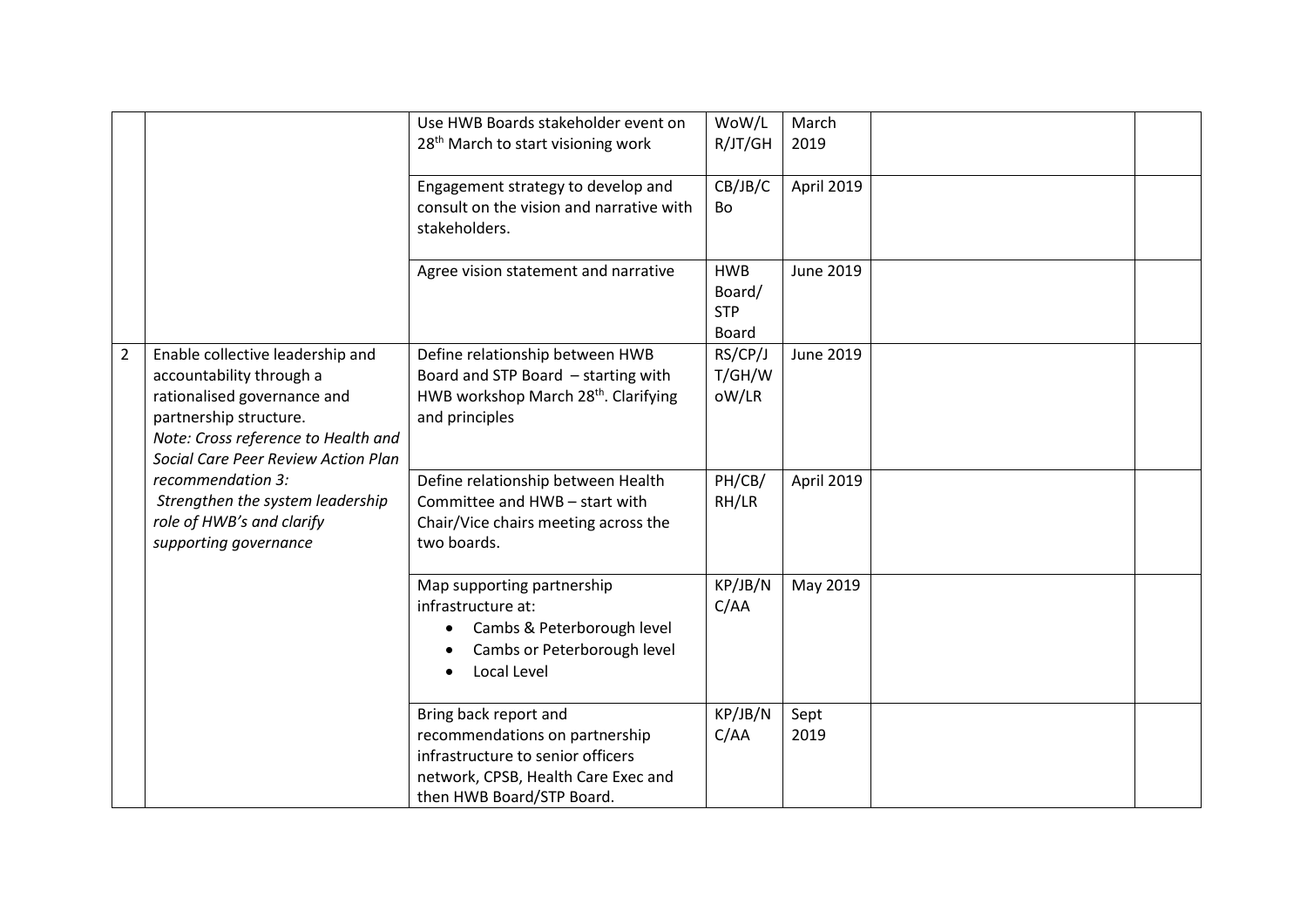| 3 | Use your new JHWS to promote<br>prevention, tackle the wider<br>determinants of health and<br>influence partners to drive                                                                                                                       | Assign capacity for preparing and<br>consulting on the JHWS (identified<br>author plus multi-agency steering<br>group)                        | LR/SMT<br>/JT/RS                   | April<br>2019 |  |
|---|-------------------------------------------------------------------------------------------------------------------------------------------------------------------------------------------------------------------------------------------------|-----------------------------------------------------------------------------------------------------------------------------------------------|------------------------------------|---------------|--|
|   | improvements in population health<br>and wellbeing<br>Note: Cross reference to Health and<br>Social Care Peer Review Action Plan<br>recommendation 3:<br>Strengthen the system leadership<br>role of HWB's and clarify<br>supporting governance | Clear action plan to combine STP NHS<br>Plan submission 'prevention' elements<br>with Joint HWB Strategy                                      | RS/CP/L<br>R/WoW                   | Sept<br>2019  |  |
|   |                                                                                                                                                                                                                                                 | Ensure JHWS clarifies the impact of<br>public health preventive interventions<br>on future health and social care<br>demand.                  | LG/CBI                             | <b>TBC</b>    |  |
|   |                                                                                                                                                                                                                                                 | Ensure JHWS highlights the role of the<br>community and voluntary sector.                                                                     | SK/JF/<br>SG                       | <b>TBC</b>    |  |
|   |                                                                                                                                                                                                                                                 | Timetable agreed for JHWS<br>development, consultation and<br>approval.                                                                       | LR/KP                              | March<br>2019 |  |
|   |                                                                                                                                                                                                                                                 | (a)Communication and (b)<br>implementation strategy for JHWS-<br>including agreed branding across STP<br>Plan and JHWS                        | CB/JB/<br>AF/TBC                   | <b>TBC</b>    |  |
| 4 | Ensure the wider role of Public<br>Health is impacting on all aspects<br>of the system in order to promote<br>the health and wellbeing of the<br>population                                                                                     | Develop training and OD plan to<br>support the public health role of<br>Members and officers e.g. Health is<br>Everybody's Business Workshops | <b>LGSS</b><br>OD/KJ/<br><b>KP</b> | May<br>2019   |  |
|   |                                                                                                                                                                                                                                                 | Allocate public health specialists to<br>work strategically with (a) adult social                                                             | SMT/LR                             | Mar 2019      |  |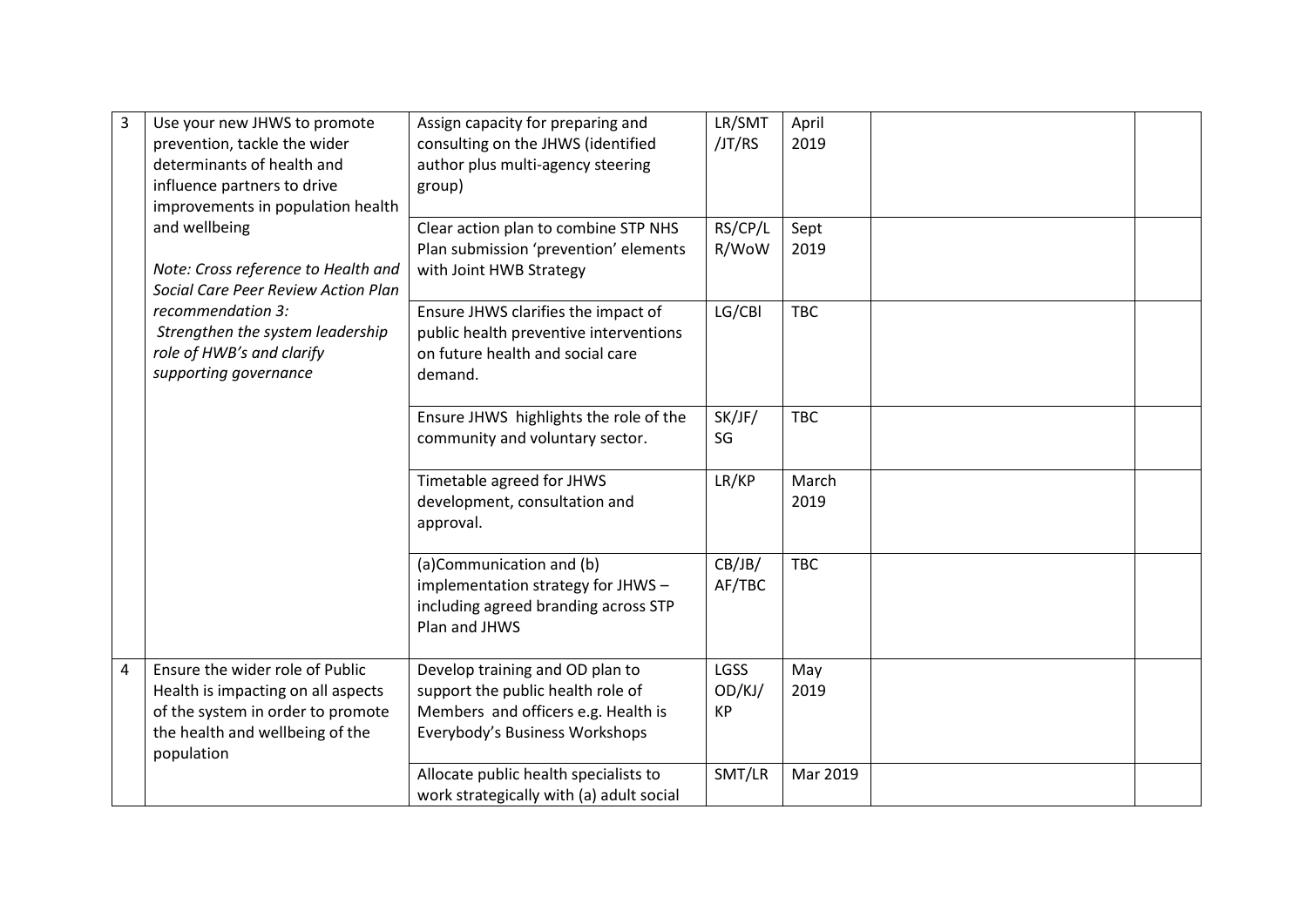| Note: Cross reference to Health and<br>Social Care Peer Review Action Plan<br>recommendation 18:<br>As a system develop a multi<br>organisational development<br>programme that reflects the<br>whole system vision and supports<br>staff in new ways of working | care (b) Communities and Safety (c)<br>Place and Economy (d)<br>Commercial/Transformation<br>Directorates, by joining their<br>management teams as full members<br>and jointly identifying priority pieces of<br>work for public health staff to support<br>commissioning and delivery of services. |                 |            |  |
|------------------------------------------------------------------------------------------------------------------------------------------------------------------------------------------------------------------------------------------------------------------|-----------------------------------------------------------------------------------------------------------------------------------------------------------------------------------------------------------------------------------------------------------------------------------------------------|-----------------|------------|--|
|                                                                                                                                                                                                                                                                  | Develop OD/Training programme for PH<br>staff working with Council directorates                                                                                                                                                                                                                     | LGSS<br>OD/KJ   | June 2019  |  |
|                                                                                                                                                                                                                                                                  | Visit other authorities to learn more<br>about good practice, starting with joint<br>PH/P&C visit to Hertfordshire CC.                                                                                                                                                                              | CBI/LR          | May 2019   |  |
|                                                                                                                                                                                                                                                                  | Prepare a quarterly update report on<br>the full range of PH work to share with<br>P&C management team (? and others).                                                                                                                                                                              | <b>LR</b>       | April 2019 |  |
|                                                                                                                                                                                                                                                                  | Work with Communications teams on a<br>a strategy to communicate the wider<br>public health functions of the Councils<br>more effectively. Includes a<br>communication plan for new JSNA core<br>dataset (to be completed March 2019)<br>to maximise its use across directorates<br>and agencies.   | CB/LR<br>DL/TB/ | April 2019 |  |
|                                                                                                                                                                                                                                                                  | Build on the new ways of joint working<br>for PH intelligence and CCC/PCC<br>Business Intelligence staff, and the<br>wider joint working through the 'Health                                                                                                                                        | AA/LR/<br>TB/DL | Ongoing    |  |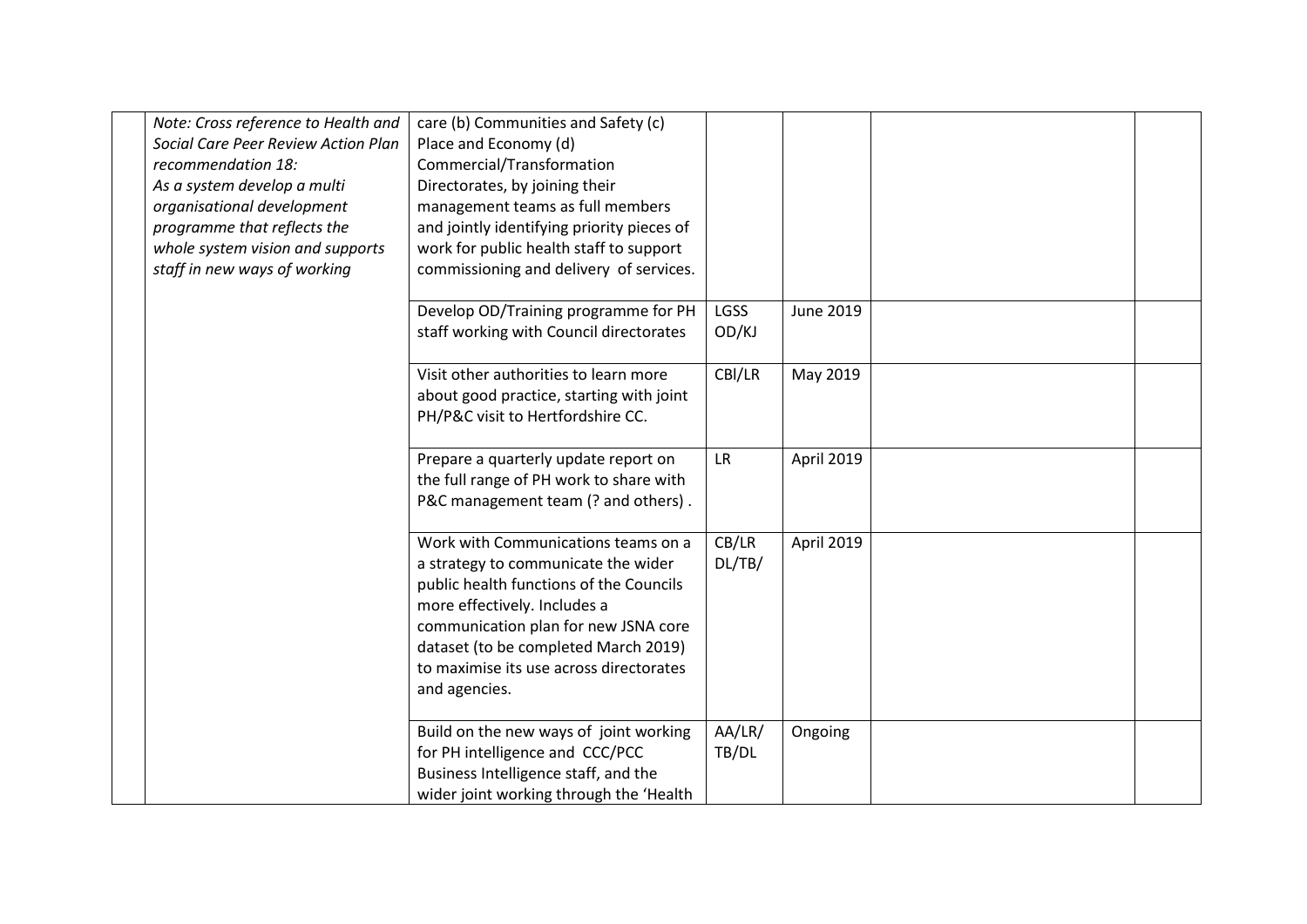|   |                                                                                                                                                                                             | and Care Analytics Community (HAC)'<br>group with the NHS, which were flagged<br>as areas of strength in the peer review.                                                                                    |                                        |                         |  |
|---|---------------------------------------------------------------------------------------------------------------------------------------------------------------------------------------------|--------------------------------------------------------------------------------------------------------------------------------------------------------------------------------------------------------------|----------------------------------------|-------------------------|--|
|   |                                                                                                                                                                                             | Plan workshop to share and build on<br>results of the public health peer review<br>with participants and wider staff<br>groups.                                                                              | KP/ML                                  | May 2019                |  |
| 5 | Develop a coherent and consistent<br>model for integrated delivery in<br>neighbourhoods<br>Note: Cross reference to Health and<br>Social Care Peer Review Action Plan<br>recommendation 17: | Clarify governance for locality models of<br>joint working as part of workstream for<br>recommendation 2.                                                                                                    | LR/Wo<br>W/NM<br>CW JM<br>NA/JT/C<br>P | $May -$<br>Sept<br>2019 |  |
|   | Ensure there is a collective<br>understanding and consistency of<br>approach to neighbourhood / place<br>based models                                                                       | Ensure public health involvement in<br>Think Communities programme and STP<br>integrated neighbourhoods/primary<br>care networks programmes - and<br>support bringing the programmes into<br>full alignment. | AC/<br><b>LR</b>                       | Ongoing                 |  |
|   |                                                                                                                                                                                             | Agree public health staff support to<br><b>Think Communities Core Service</b>                                                                                                                                | LR/AC                                  | March<br>2019           |  |
|   |                                                                                                                                                                                             | Agree how PH commissioned front-line<br>services will deliver to the Think<br>Communities/ Integrated<br>Neighbourhood model                                                                                 | AC/VT/<br><b>RL</b>                    | April-<br>Sept<br>2019  |  |